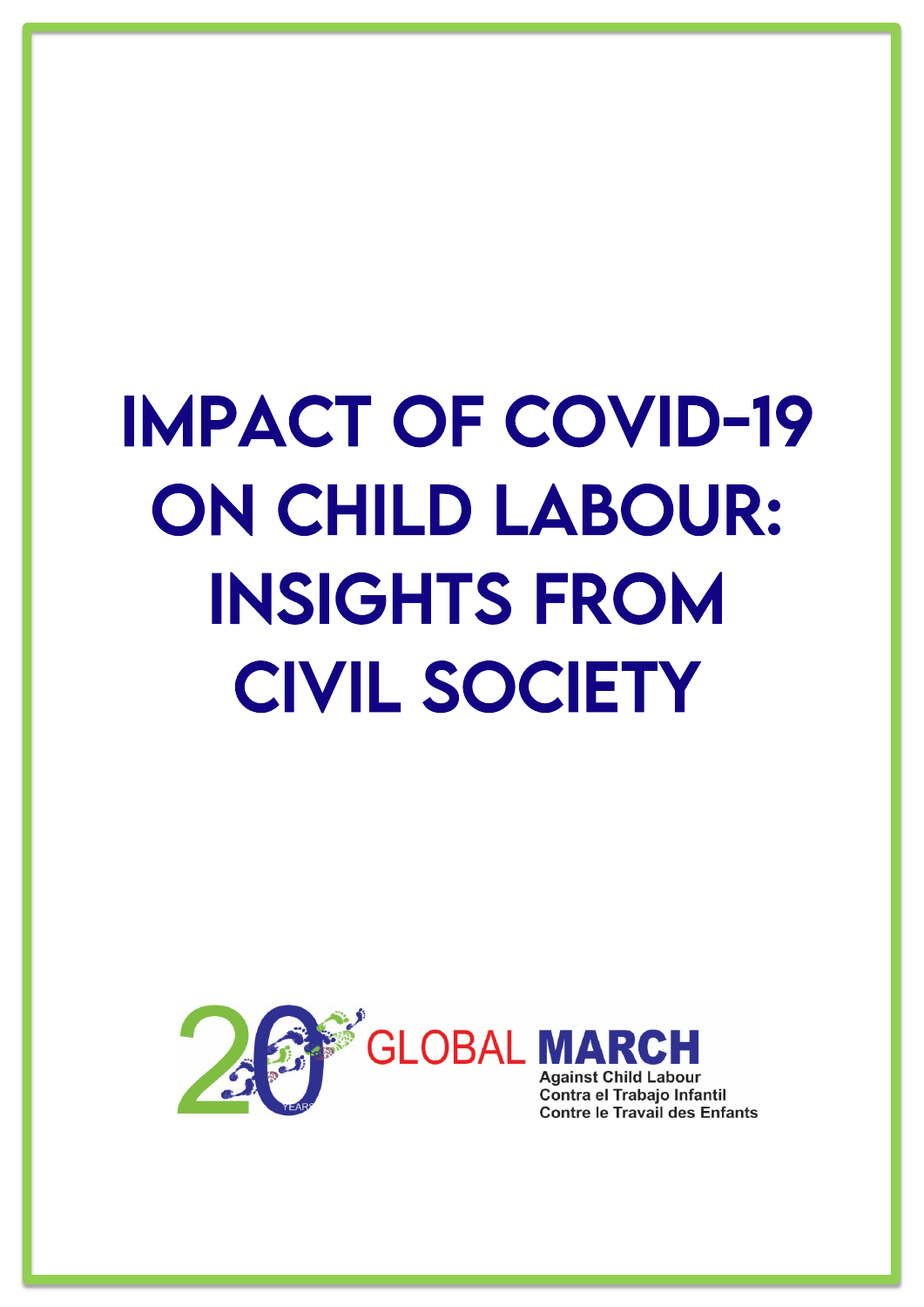#### **Introduction**

In June 2020, Global March Against Child Labour (Global March) launched a survey called "COVID-19 and Child Labour Survey" asking its active civil society members in Africa, Asia and Latin America about their biggest concerns and challenges in their fight against child labour amidst the COVID-19 crisis. We shared the survey with key child rights organisations/NGOs, trade unions and teachers' associations of our network (referred here collectively as civil society organisations/CSOs), and received responses from 40 organisations in 31 countries. Thanks to their responses, we now have a better understanding of how COVID-19 is affecting children and communities across continents, what are the risks for children and organisations in the future, and how these organisations are responding or would like to respond to the exacerbated situations for vulnerable children.

The survey data revealed can guide the work of the anti-child labour movement and assist in informing and improving decision-making by governments and donor institutions, allowing them to respond to the organisations and the children they aim to protect. This data can further guide future priorities for more systematic interventions including research, programmes and advocacy. Also, it can guide policies to be gender sensitive/responsive and assist in bolstering rapid and urgent efforts of governments and donors to achieve SDG Target 8.7.

#### **Respondents**

The survey received 40 CSO responses in total, spread across 31 countries, i.e. 15 organisations from Africa, 11 from Asia, and 14 from Latin America (7 from Central America and 7 from South America).

## **Key Findings**



## *1: Agriculture and services sector will equally face an increase in child labour amidst COVID-19*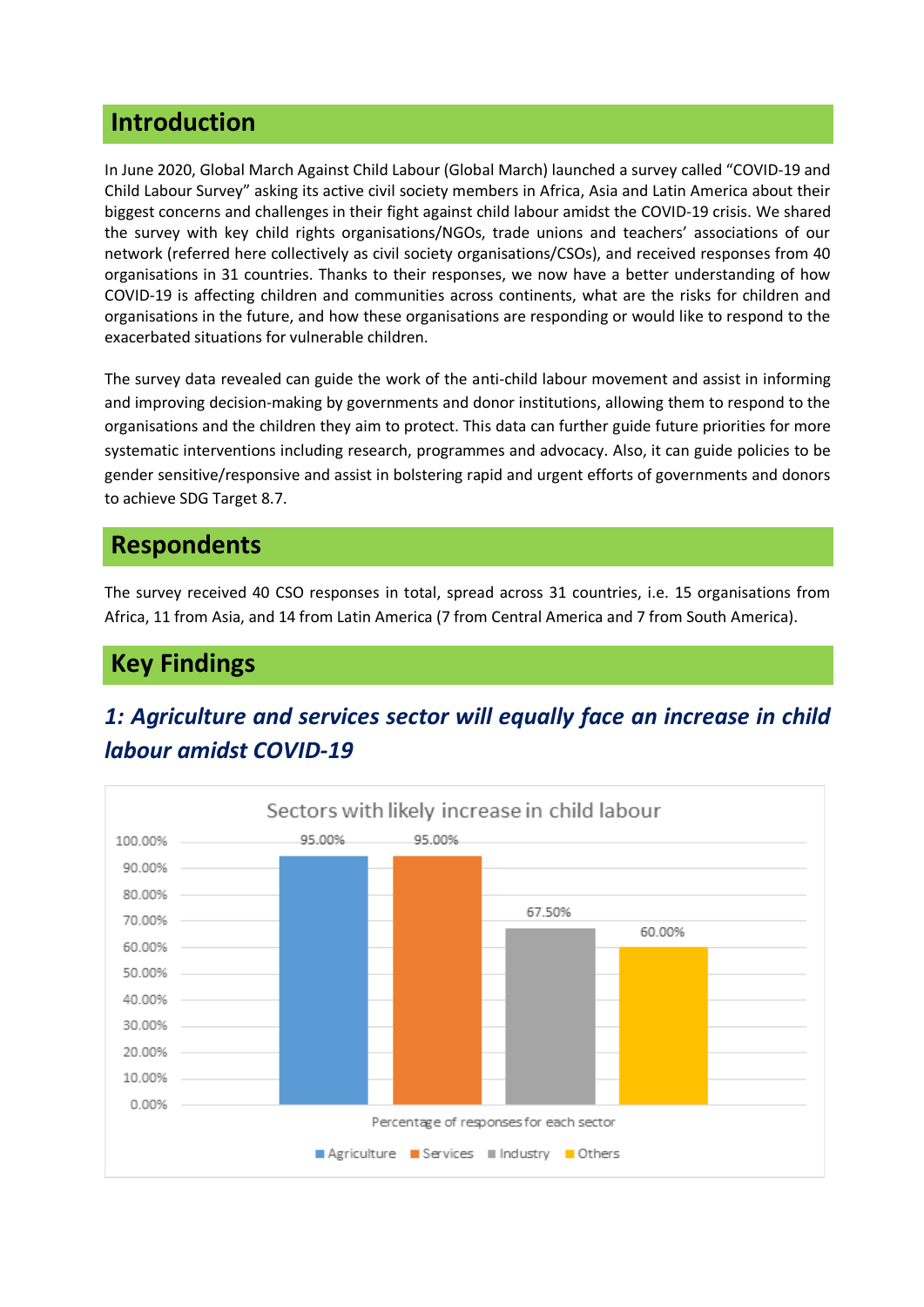95% of CSOs believe that both agriculture and services sector is likely to have an increase in child labour due to COVID-19, while 67.5% of the CSOs believe that industry sector will face an increase as well, however it would be much lesser than the other two sectors.

This trend is consistent with a rich evidence base that informs of the disruption of education, limited/lack of employment options for the parents during the worldwide lockdowns to contain the spread of the pandemic and the ease of getting into informal work by children, constituting agriculture and service sectors. These scenarios are true for all regions including Africa, Asia and Latin America.

During the survey analysis, some common agricultural products and areas of work in the service and industry sector where CSOs believe child labour could continue to be found, came to be highlighted. Some of these include: (See Annexe 1 for full details.)

*Agriculture sector:* sugarcane, coffee, rice, livestock related work, fishing etc.

*Service sector***:** domestic work, street and retail vending and working in small eateries and shops etc

*Industry sector***:** garment and shoes, mining and construction work etc

*Other sectors***:** pornography, begging and waste collection etc

# *2: COVID-19 has led to an economic crisis and has shed light on preexisting socio-economic inequalities and inability of the State to protect the vulnerable that will contribute in increasing child labour*

The top 5 reasons for increase in child labour in agriculture and service sector are:

- 1. Closing down of schools for a long period of time along with online classes unadjusted to the realities of different boys and girls.
- 2. Increase in poverty, hunger, unemployment and reduction in household income
- 3. Failure of public and social protection policies and relaxation in enforcement of child labour laws
- 4. Increase in informal work and lowering of costs by companies to grapple with economic crisis
- 5. Violence and lack of engagement or recreation options for children at home

Few CSOs also mentioned that indigenous communities are likely to be affected severely.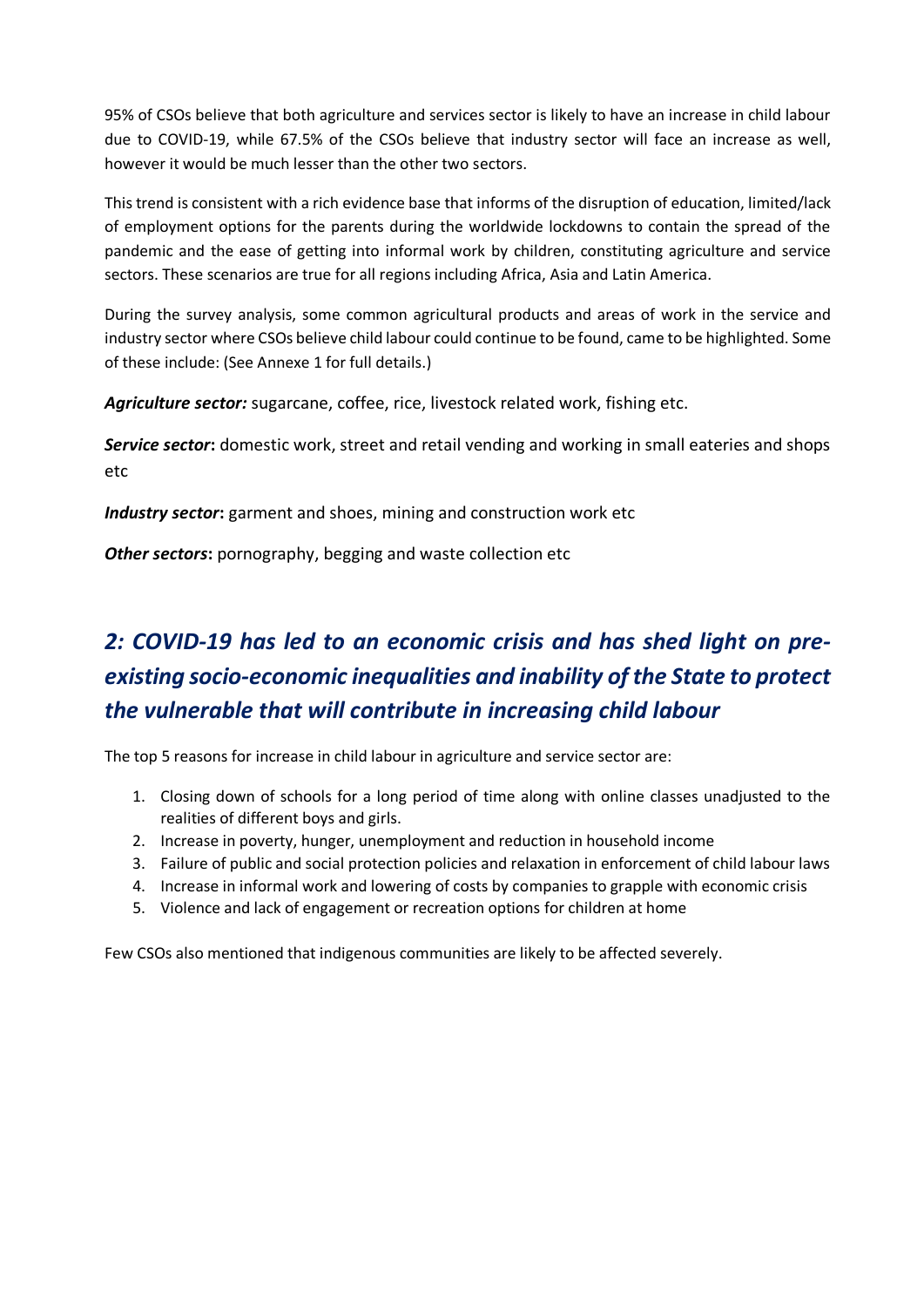

## *3: Girls are more likely to be negatively affected by COVID-19 than boys*

A majority of the CSOs believe that girls are more likely to be negatively affected by COVID-19 than boys. It was also reported that COVID-19 has magnified the pre-existing discriminatory social norms, gender roles, and power dynamics responsible for the same. For instance, some of the reasons for girls being more adversely affected include school closures, early marriage, early pregnancies, inability of parents to pay school fees, gendered role in society, triple work burden, lack of guidance and encouragement and inability of the Government to protect vulnerable girls. However, it is worth noting that some CSOs point to differential harms for boys as well, that include facing pressures to engage in income-generating activities outside the house by dropping out of school.

# *4: Even though governments took steps to improve access to education, on the ground experiences of children show many could have been left behind*

With COVID-19 worsening the situation of most people, many governments took considerable steps to protect its citizens. We asked CSOs to choose from the few options (mentioned in the figure) on the measures their governments took to protect children and families from COVID-19 and ensure they go back to school after the lockdown opens.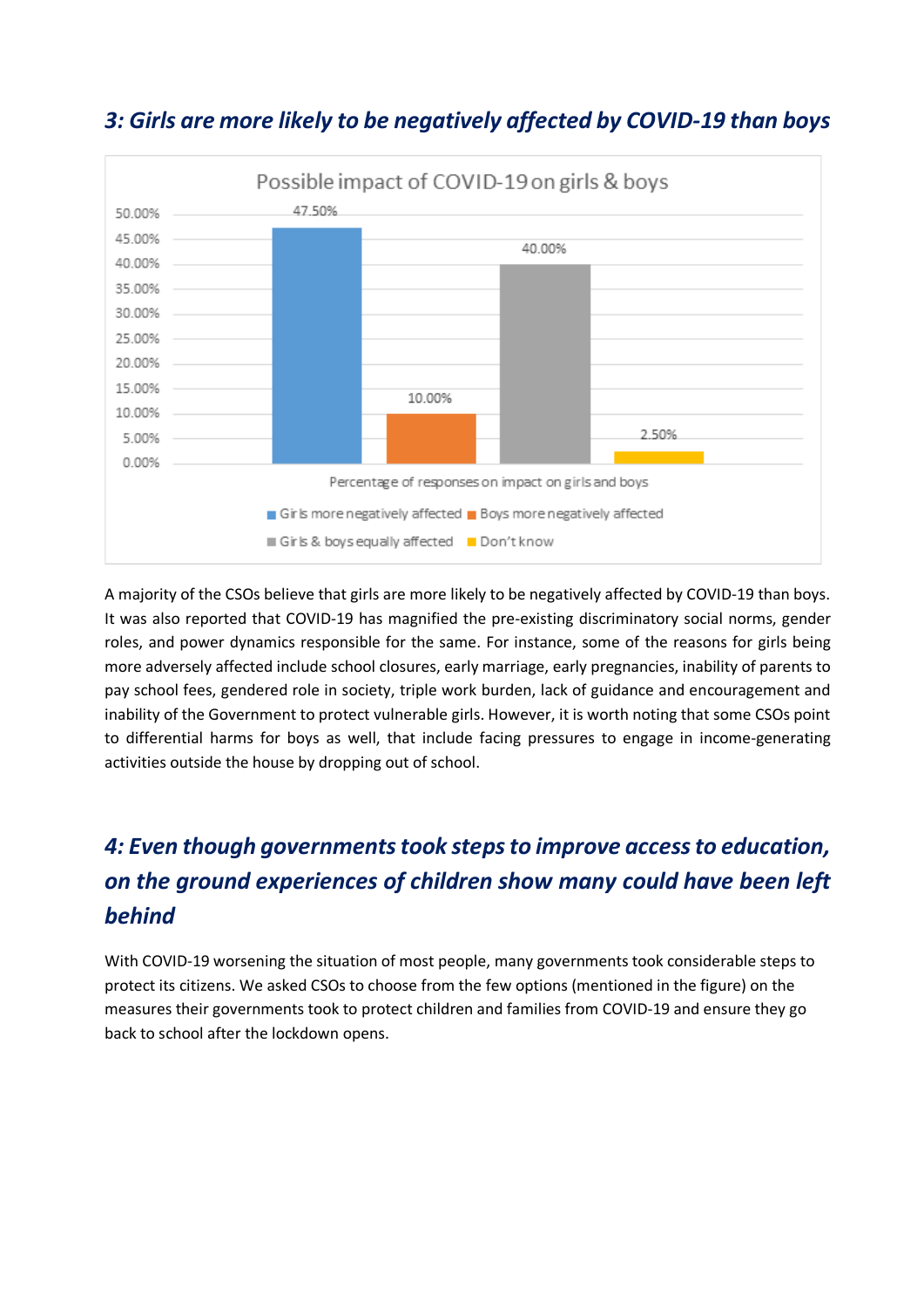

Even though 65% of CSOs said that their governments provided for both alternative education through TV, radio and other means while maintaining social distancing, and carried out awareness raising activities on COVID-19, their efficacy remains questionable. The overall discussion shared by the CSOs in this survey reveals a scenario similar to the one described in a study carried out by [UNESCO-UNICEF-World Bank](https://data.unicef.org/resources/remote-learning-reachability-factsheet/)  [Survey on National Education Responses to COVID-19 School Closures \(June-July 2020\).](https://data.unicef.org/resources/remote-learning-reachability-factsheet/) This stud[y](https://data.unicef.org/resources/remote-learning-reachability-factsheet/) revealed that while many governments have implemented some kind of remote learning policy or broadcast learning programme, 463 million students around the globe remain cut off from education, mainly due to a lack of remote learning policies or lack of equipment needed for learning at home (internet, phone, computers, TV, radio). The UNESCO-UNICEF-World Bank Survey also revealed that globally, 3 out of 4 students who cannot be reached by remote learning opportunities came from rural areas and/or poor households.

# *5: Government needs to strengthen social protection and education systems in a post COVID-19 world and provide universal access to all, especially to the more vulnerable*

To ensure children continue their education and are protected from the negative impacts of COVID-19, we asked the CSOs to share some key interventions that they feel should be carried out. Below are top 5 answers:

- 1. Government should ensure that a free and compulsory education policy is implemented and child labour laws are enforced.
- 2. Provision of health, hygiene and safety kits to children for protection from COVID-19
- 3. Provision of school books, lunches, bags and uniforms and scholarships can be a motivation for children to return to schools, especially for the vulnerable children and children from lowincome families.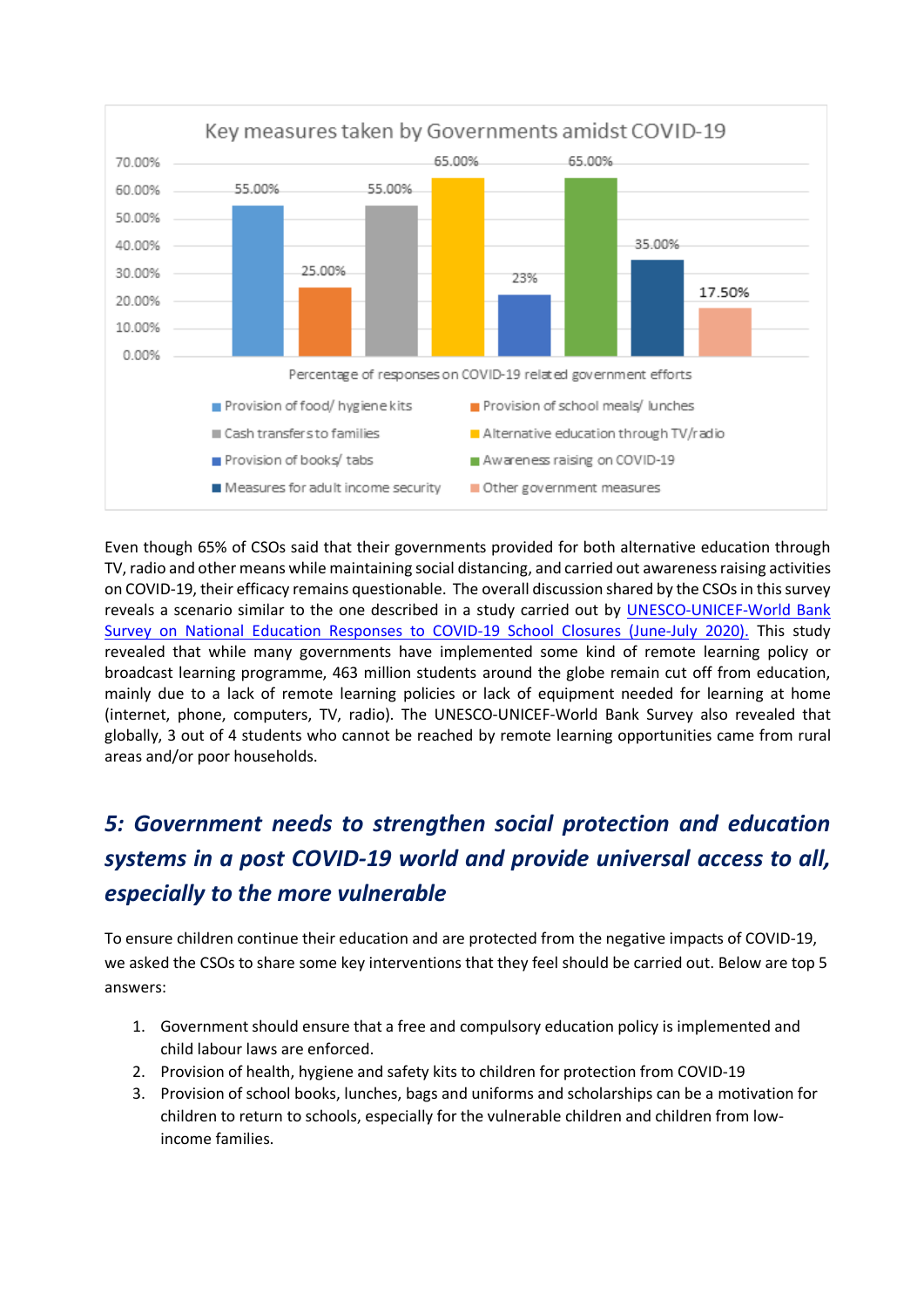- 4. Community awareness, capacity building and monitoring to ensure children remain in schools, are protected from COVID-19 and other issues such as child labour, trafficking, child marriage and adapt to the "new normal" preventing mental health issues amongst children.
- 5. Children and their parents must be covered under social safety net programmes, including provision of financial/ income support for families



# *6: A significant proportion of organisations are experiencing budget cuts and have not received additional funding*

Nearly 70% of CSOs reported experiencing budget cuts due to the impact of COVID-19, with 75% of the CSOs reported not receiving any additional funding. As per the [Devex's COVID-19 Trends Tracker survey,](https://www.devex.com/news/development-pros-brace-for-more-needs-less-money-post-pandemic-97245) immediate cuts to development funding are being seen across all regions, with most organisations fearing closure. Additionally, [European Commission's proposed Multiannual Financial Framework \(MFF\)](https://eur-lex.europa.eu/legal-content/EN/TXT/?uri=COM%3A2020%3A442%3AFIN) which [envisages](https://eur-lex.europa.eu/legal-content/EN/TXT/?uri=COM%3A2020%3A442%3AFIN) cutting civil society funding by about 25 per cent, will leave a large number of organisations downsizing, closing projects and being negatively impacted overall.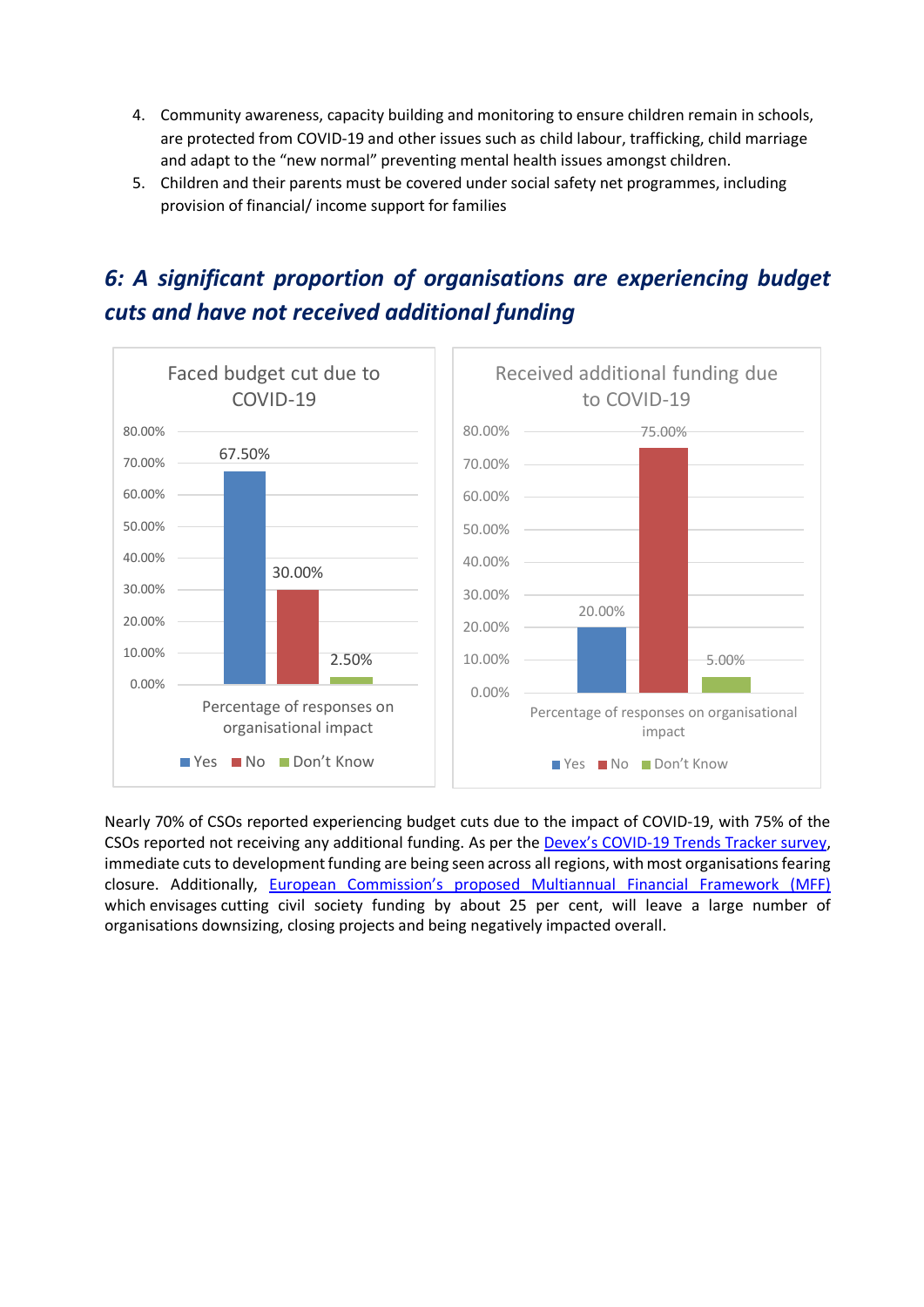## *7: Most organisations have stopped programmes and planning new interventions in response to COVID-19*



75% CSOs reported that some or all of their programmes had been stopped, while 95% CSOs informed of planning new interventions in response to COVID-19. However, despite donors pulling back funding from organisations, the commitment of these organisations to serve the children and vulnerable communities remain unhindered, and they have planned, adapted, innovated and found ways to continue working for their goal to end child labour and promote education for all. During the onset of the COVID-19 virus in various countries, Global March's members across Africa, Asia, Latin America proved to be on the forefront [providing social assistance](https://globalmarch.org/supporting-families-and-children-in-need-global-march-networks-response-to-covid-19/) to families in various forms including awareness on COVID-19, food, masks, hygiene kits and learning materials to children etc.

Further CSOs suggested support from the Global March for technical support for lobby and advocacy, assistance in funding, creation of knowledge materials and visibility of publications, training of technical skills and best practices and for facilitating coordination amongst members globally and with the international community.

# *8: A unified advocacy ask of prioritising education, economic assistance to families and law enforcement agreed by all CSOs*

Given the serious challenge that COVID-19 has posed in front of us, Global March has identified key responses, priorities for the government, policymakers and the international community, forming the basis of its advocacy. (See [Position Paper on Impacts of COVID-19 on Child Labour\)](https://globalmarch.org/wp-content/uploads/2020/06/Covid-19-PositionPaper-Justified.pdf). There is a unanimous agreement on prioritising efforts to continue education for the hardest to reach children, using all available means and technology; providing economic assistance, including cash transfers, to low-income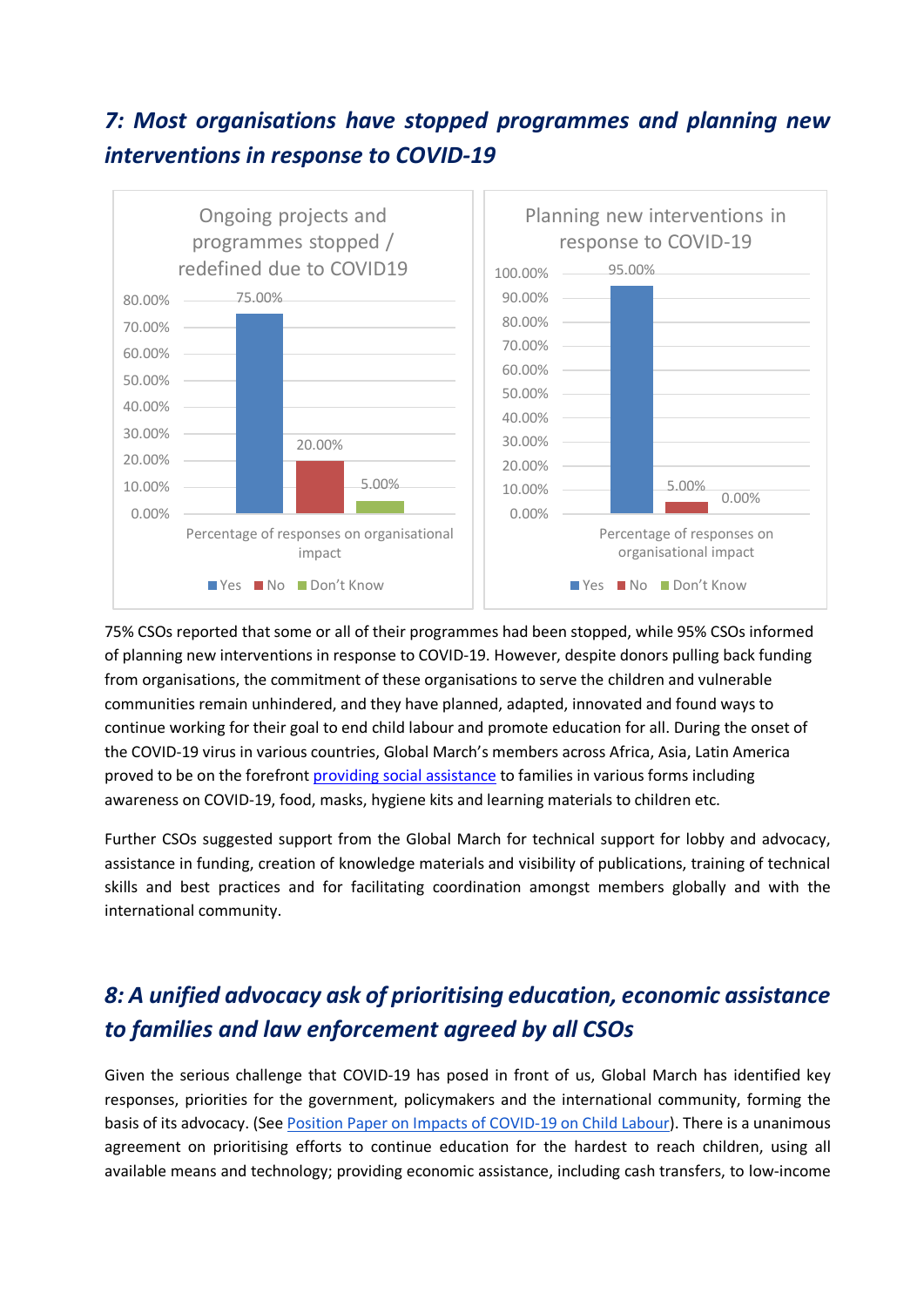families (such as from informal sector ) that will be hit first and hardest; and ensuring there is no relaxation of child labour regulations and enforcements by governments in countries (if the case may be).

#### **Recommendations**

COVID-19 health and economic crisis is indeed a big challenge for all stakeholders, however the focus on health and economy must not come at the expense of compromising on children's education and their right to be protected, especially from exploitation and abuse. The clock is ticking to reach the target of zero child labour by 2025 under the SDGs, and a further slackening of efforts to address it, will have negative implication on progress of other SDG goals and targets.

In light of the survey's findings, what can governments, and donors do to support the critical functions performed by organisations?

- 1. Listen to and support local CSOs working towards restoration of child rights and serving vulnerable families and create avenues for CSO contribution in meeting challenges posed by COVID-19 and other factors in addressing socio-economic issues including child labour and illiteracy.
- 2. Fund interventions that support the promotion of education and child labour eradication
- 3. Increase investments in children's overall well-being and protection including their health, nutrition, education and protection.
- 4. Governments need to re-shape the education and social protection systems to reach out to all children, especially the hard-to-reach category in the post COVID-19 world, promoting universal access to technology, internet and basic provisions for education, safety and protection
- 5. High time governments focussed on tackling the root causes of child labour and illiteracy rooted deep within pre-existing social and gendered norms and discriminatory practices along with addressing other main factors such as poverty which will be exacerbated due to COVID-19.
- 6. While interventions need to be promoted for protection and education for both girls and boys, girls need special interventions as they are likely to more negatively affected as proved by the survey results
- 7. Even though the last global estimates showed agriculture to have the highest number of children in child labour, the survey results show that the service sector is likely to come close to the prevalence of child labour in agriculture, with rise predicted in both these sectors due to COVID-19. Targeted interventions are therefore needed in these two sectors especially apart from the manufacturing sector. Governments and donors together with the support of civil society therefore must take this into account and promote action against child labour in these sectors.

## **End Note:**

We would like to thank all our members who took time to fill this survey and help us understand the situation on ground and chart a way forward.